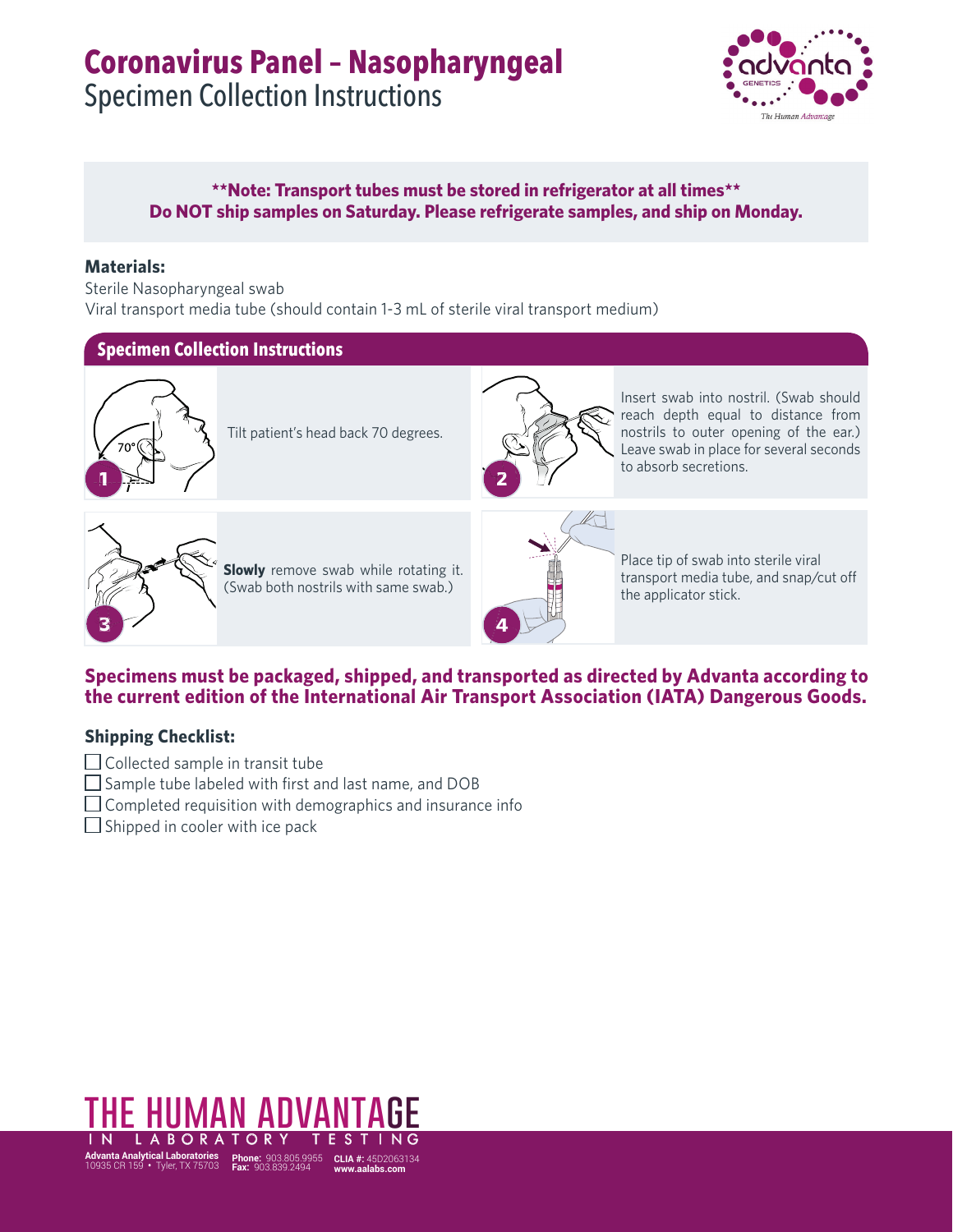# **Coronavirus Panel – Oropharyngeal**

Specimen Collection Instructions



#### **\*\*Note: Transport tubes must be stored in refrigerator until used\*\* Do NOT ship samples on Saturday. Please refrigerate samples, and ship on Monday.**

## **Specimen Collection Instructions** Open the collection swab wrapper by peeling open the top of the wrapper. Remove the swab, **taking care not to touch the tip** of the swab or lay it down. **Hold the swab in your hand**, placing your thumb and forefinger in the middle of the swab shaft across the scoreline. **5 4**

While holding the swab in the same hand, aseptically remove the cap from the tube. **Insert the swab into the tube** with the transport medium.

**2**

**1**



Identifying the scoreline, break the swab shaft against the side of the tube. If needed, gently rotate the swab shaft to complete the breakage. **Discard the top portion** of the swab shaft.

Avoid splashing contents on the skin. Wash with soap and water if exposed.



**Vigorously swab** tonsillar area and posterior oropharynx using the swab. Rotate the swab several times.



**Replace the cap** onto the tube & close tightly to prevent leaks. All specimens should be sent immediately after collection. If the specimen cannot be sent immediately, **refrigerate** until shipped (do **not** freeze). Specimens should be transported to Advanta according to standard operating procedures. Use Coldpacks/coolers.

#### **Specimens must be packaged, shipped, and transported as directed by Advanta according to the current edition of the International Air Transport Association (IATA) Dangerous Goods.**

#### **Shipping Checklist:**

- $\Box$  Collected sample in transit tube
- $\Box$  Sample tube labeled with first and last name, and DOB
- $\Box$  Completed requisition with demographics and insurance info
- $\Box$  Shipped in cooler with ice pack

### **the human advantage**  LABORATOR

**Advanta Analytical Laboratories** 10935 CR 159 **•** Tyler, TX 75703 **Phone:** 903.805.9955 **Fax:** 903.839.2494 **CLIA #:** 45D2063134 **www.aalabs.com**